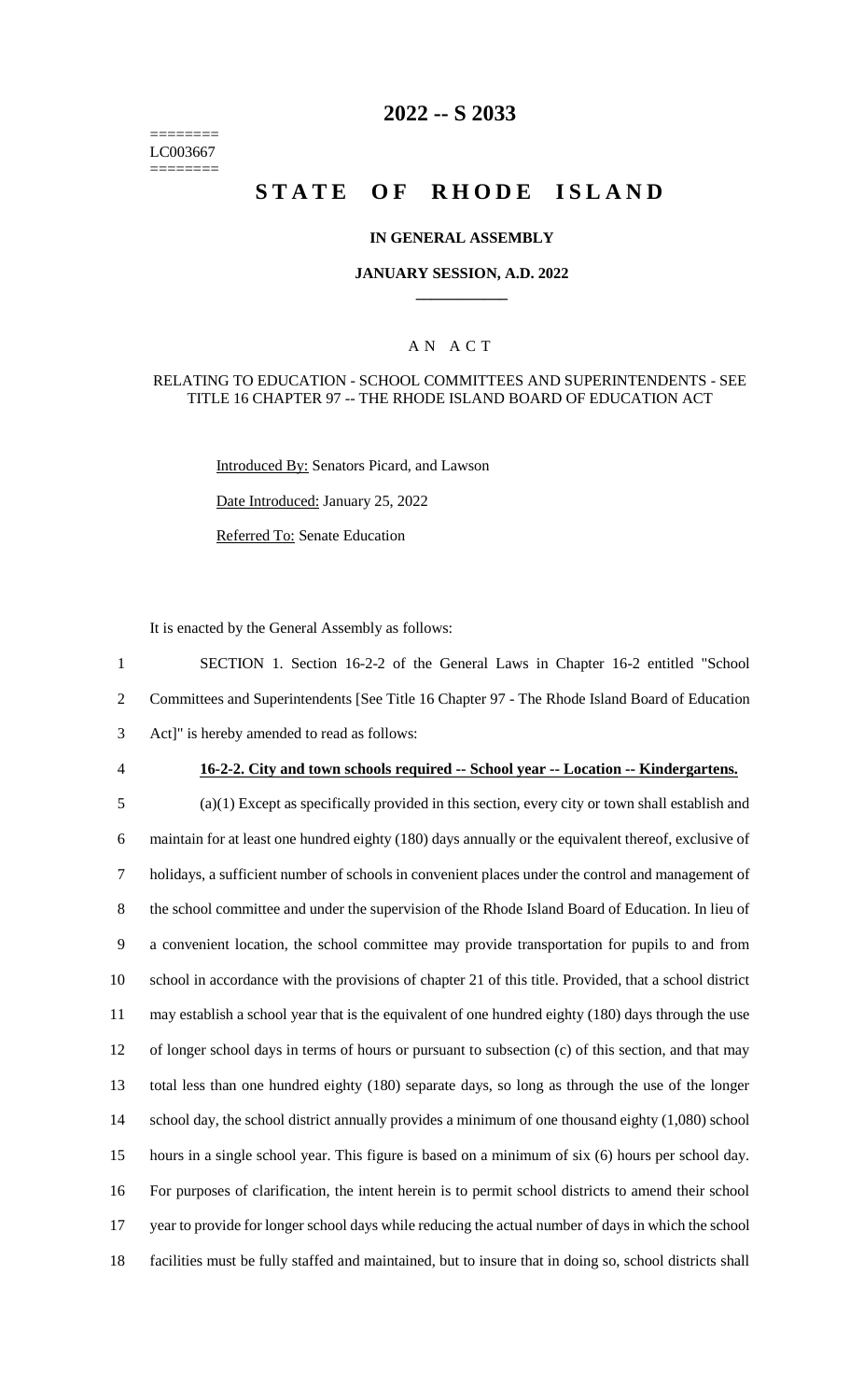1 still provide the minimum amount of instruction time contemplated by this section. Nothing herein 2 shall be deemed to limit a school district from exceeding the minimum amounts of days and hours 3 set forth herein.

 (2) School districts intending to make use of the option provided herein to lengthen school days and shorten the school year shall submit a detailed school day plan and a proposed school calendar to the commissioner of elementary and secondary education for approval. The commissioner shall review the submitted school day plan and the submitted calendar to determine whether the plan and calendar are academically sound and fiscally efficient. The commissioner may grant or deny approval of the plan and/or the calendar.

10 (b) School facilities shall include a sufficient number of kindergartens.

11 (c) On or before December 1, 2017, the department of elementary and secondary education 12 shall establish a policy that allows a school district to submit a detailed plan, at any time, to the 13 commissioner of elementary and secondary education that would allow the schools to conduct 14 instruction through virtual education when the schools have been closed due to inclement weather 15 or other emergency. The plan for virtual education would be subject to, and require approval by, 16 the council on elementary and secondary education in order to count as a school day.

- 17 Upon approval by the local school committee, school districts may conduct instruction 18 through virtual education for up to five (5) days when schools have been closed due to inclement
- 19 weather, emergency or any nonscheduled school closing. The instruction through virtual education
- 20 may occur on or after the school closure day. A plan shall be submitted to the school committee for
- 21 approval that includes the following:
- 22 (1) Updated school attendance policy that states failure to complete work required for
- 23 virtual instruction days will result in a student being recorded as absent;

24 (2) The provision of instruction for students without computers or Internet access;

- 25 (3) The approval of teachers to participate and have availability at set times in virtual
- 26 education days;
- 27 (4) An affirmation that the academic work shall be the equivalent in effort and rigor to
- 28 typical classroom work; and
- 29 (5) A statement and plan for the prior notification of staff, students and parents, not to
- 30 exceed two (2) days, regarding the intent to use virtual instruction days and whether the virtual
- 31 instruction will occur on the school closure day or at a day in the future, including, but not limited
- 32 to, school vacation weeks or long weekends.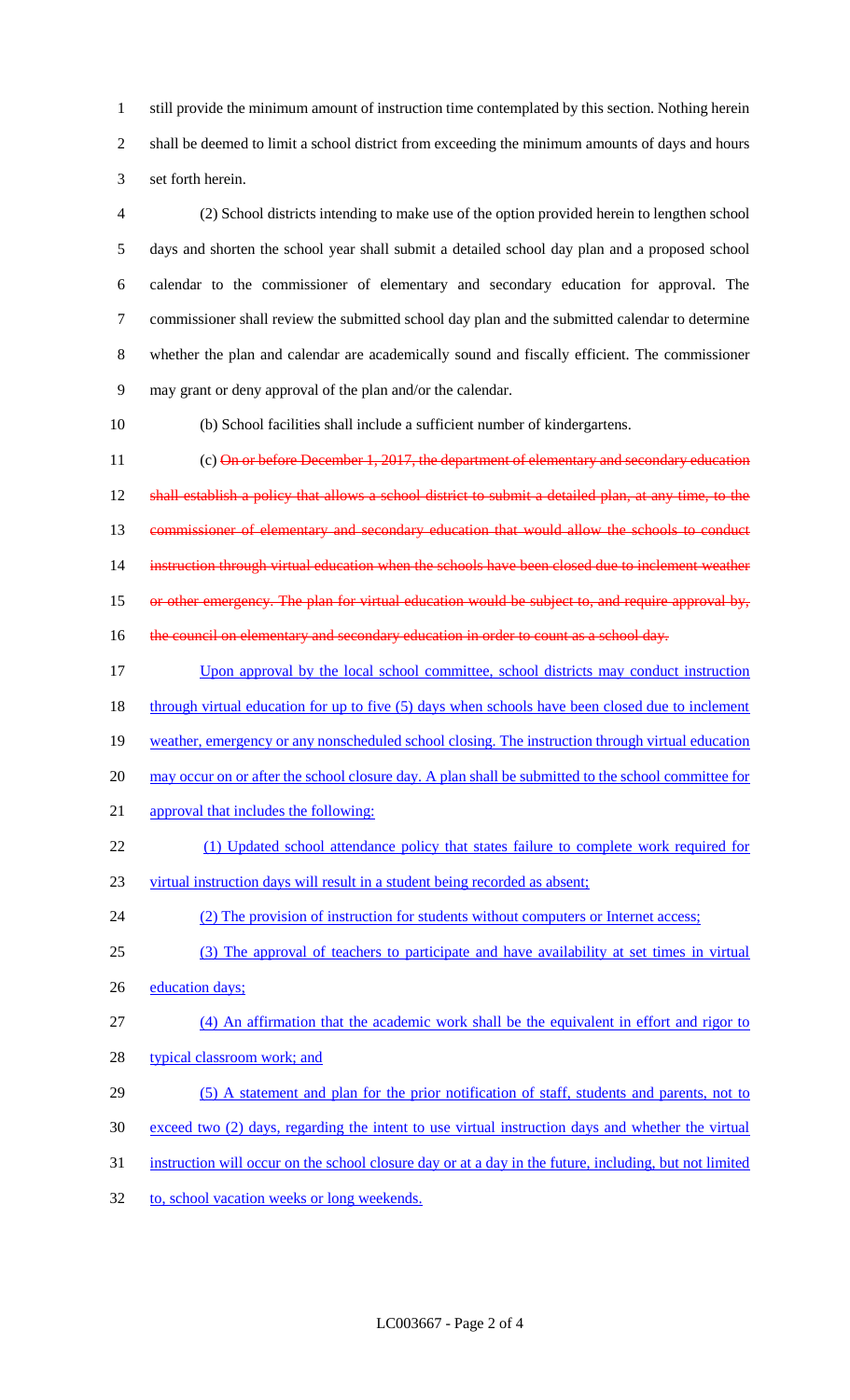1 SECTION 2. This act shall take effect upon passage.

#### $=$ LC003667 ========